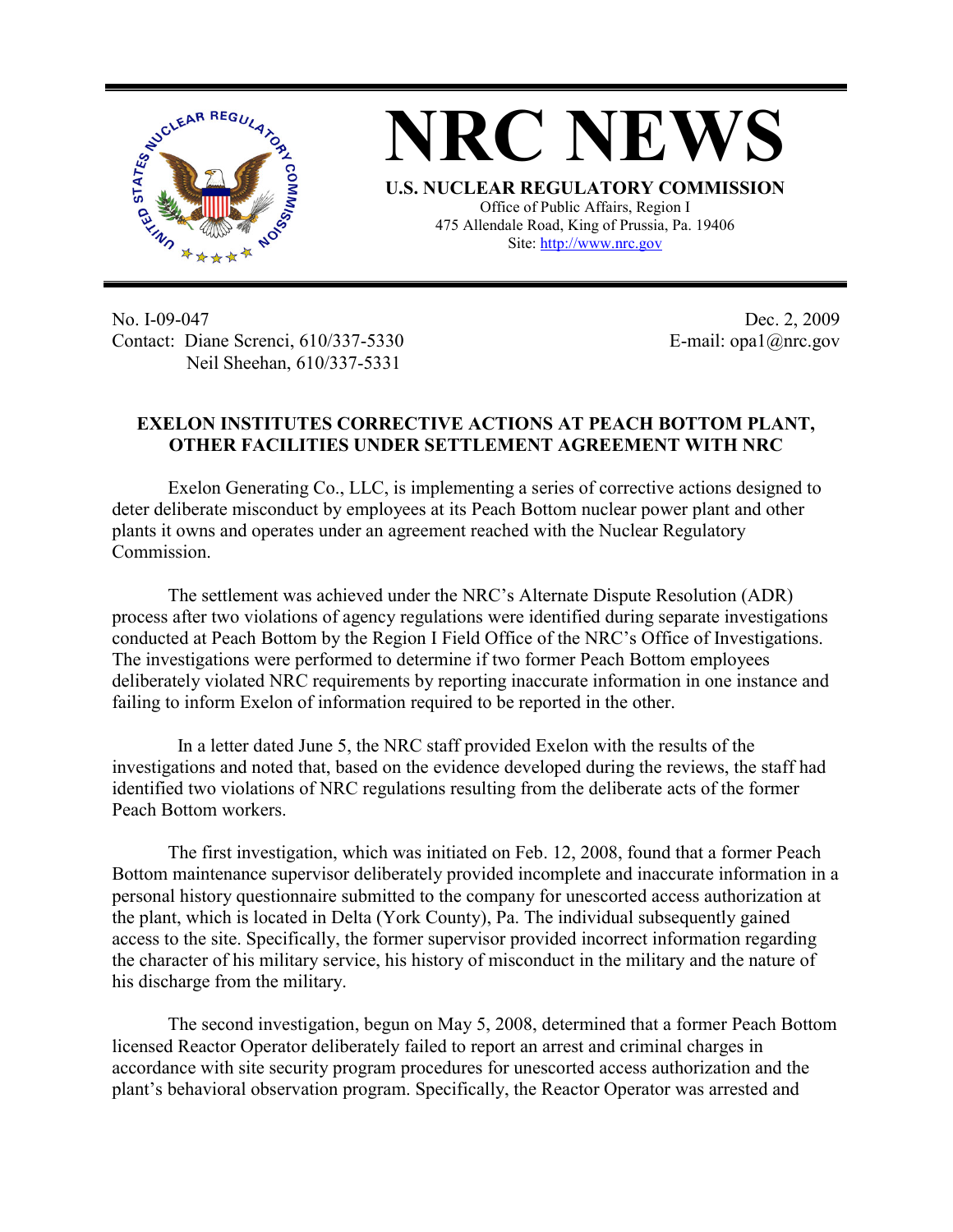charged with driving under the influence on Oct. 13, 2007 but did not report the incident to Exelon until April 28, 2008.

In the June 5, 2009 letter, the NRC offered Exelon a choice of a Predecisional Enforcement Conference or ADR to discuss the apparent violations. The company opted for ADR, and an ADR session regarding the cases was held in the NRC Region I Office on Sept. 3, 2009. Based on those discussions, a settlement agreement was reached. Terms of the settlement agreement are as follows:

• Exelon does not take issue with the NRC preliminary conclusion that the two violations occurred and that the actions by the former maintenance supervisor and former Reactor Operator were deliberate. The NRC and the company agreed to disagree on the classification of one of the apparent violations.

● The NRC acknowledges that Exelon has taken multiple corrective actions in response to the violations in an effort to preclude the occurrence of similar violations in the future. These actions include: training and evaluations at Peach Bottom with respect to deliberate misconduct; a revision of the company's nuclear fleet procedures/process for validating military backgrounds; and fleet-wide safety culture training and workshops.

● Exelon agreed to take additional actions to address the apparent violations, ensure the corrective actions already taken are effective and ensure the lessons learned are extended to the company's nuclear plant fleet and the industry. These actions include: developing an assessment to verify the effectiveness of actions associated with deliberate misconduct training; repeating the deliberate misconduct awareness training for new and current plant employees in 2010; and providing a lessons learned-type article for potential inclusion in industry newsletters.

● Exelon agreed to complete the actions applicable only to Peach Bottom by June 30, 2010, and the remaining actions by Sept. 30, 2010. The company also agreed to send a letter to the NRC within 30 days of the completion of these actions informing the agency they are done.

• The NRC agreed not to issue a Notice of Violation or civil penalty for the two violations in light of the corrective actions taken and planned by Exelon.

 Separately, the NRC has issued an order to the former Peach Bottom maintenance supervisor who submitted the incomplete and inaccurate personal history questionnaire banning him from NRC-licensed activities for three years.

In addition, the agency has reached a separate settlement agreement under the ADR process with the former Peach Bottom licensed Reactor Operator who failed to report a DUI arrest. In the agreement, documented in a Confirmatory Order also issued by the NRC, the Reactor Operator committed to share his experience with others in the nuclear industry in an effort to prevent a recurrence of that type of violation. The NRC, in recognition of this action, has agreed to not take additional enforcement action against this individual.